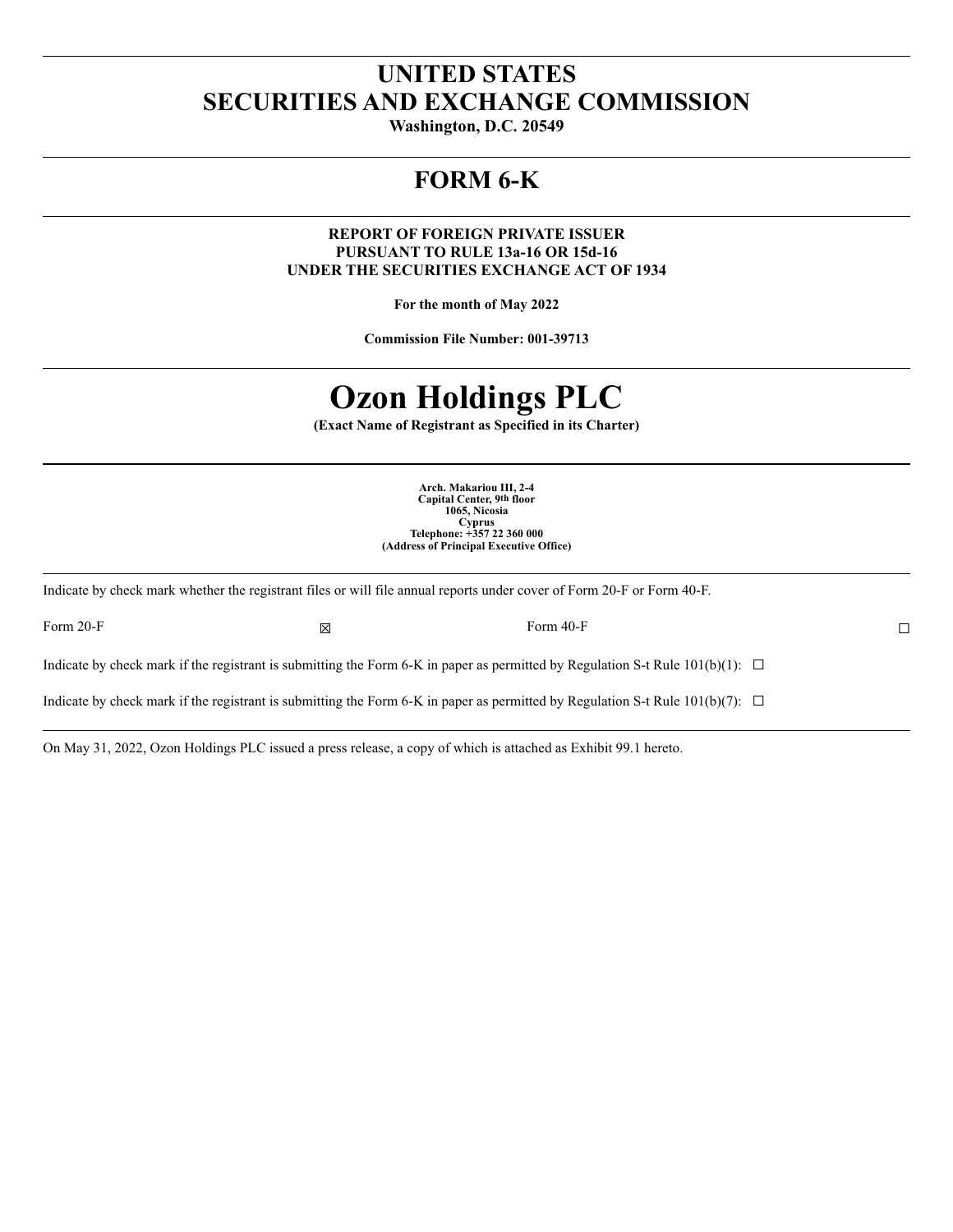| Exhibit<br>No. |                                                        |
|----------------|--------------------------------------------------------|
| 99.1           | Press release of Ozon Holdings PLC dated May 31, 2022. |

**No. Description**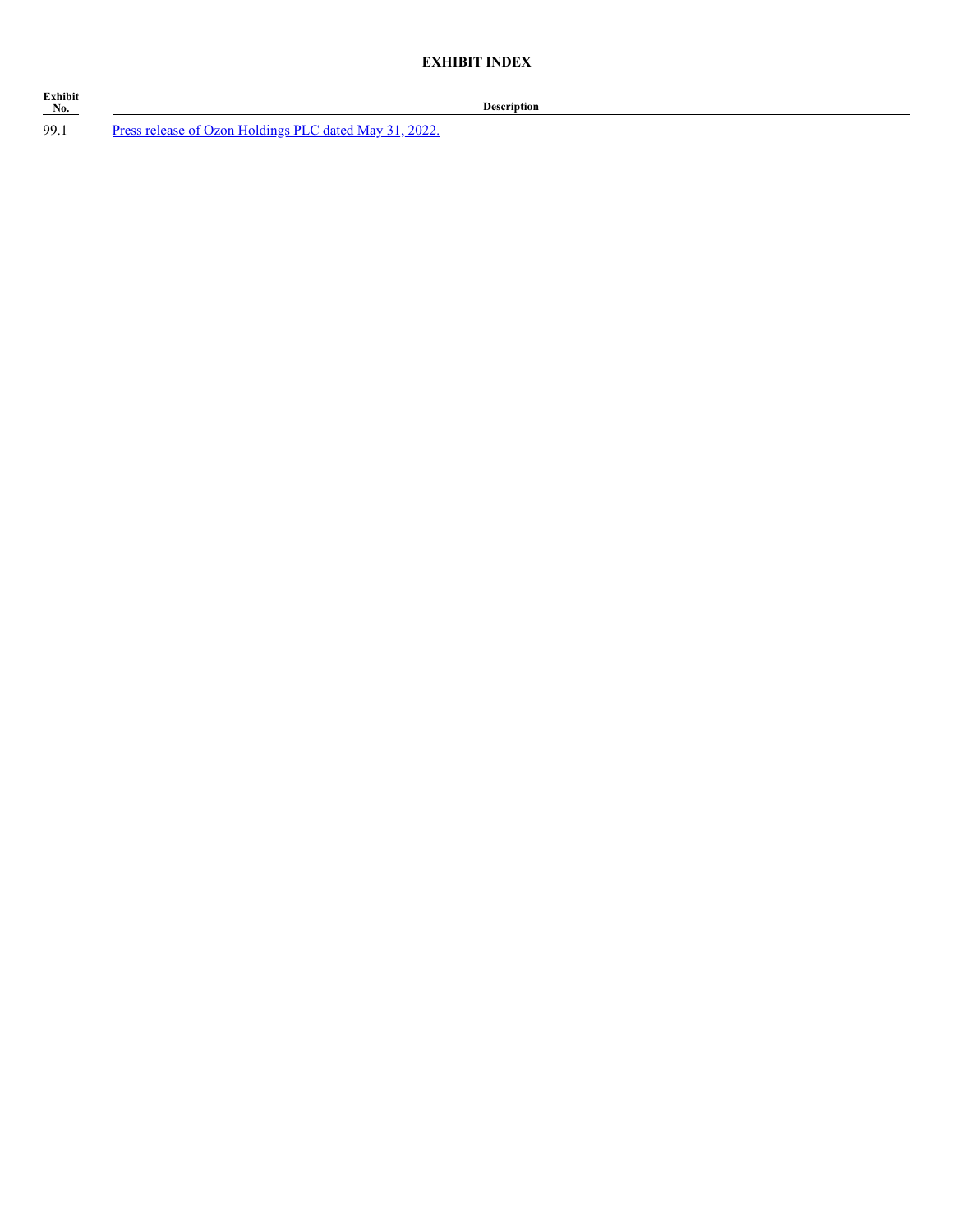#### **SIGNATURES**

Pursuant to the requirements of the Securities Exchange Act of 1934, the registrant has duly caused this report to be signed on its behalf by the undersigned, thereto duly authorized.

Ozon Holdings PLC

By: /s/ Igor Gerasimov

 Name: Igor Gerasimov Title: Chief Financial Officer, Executive Director

Date: May 31, 2022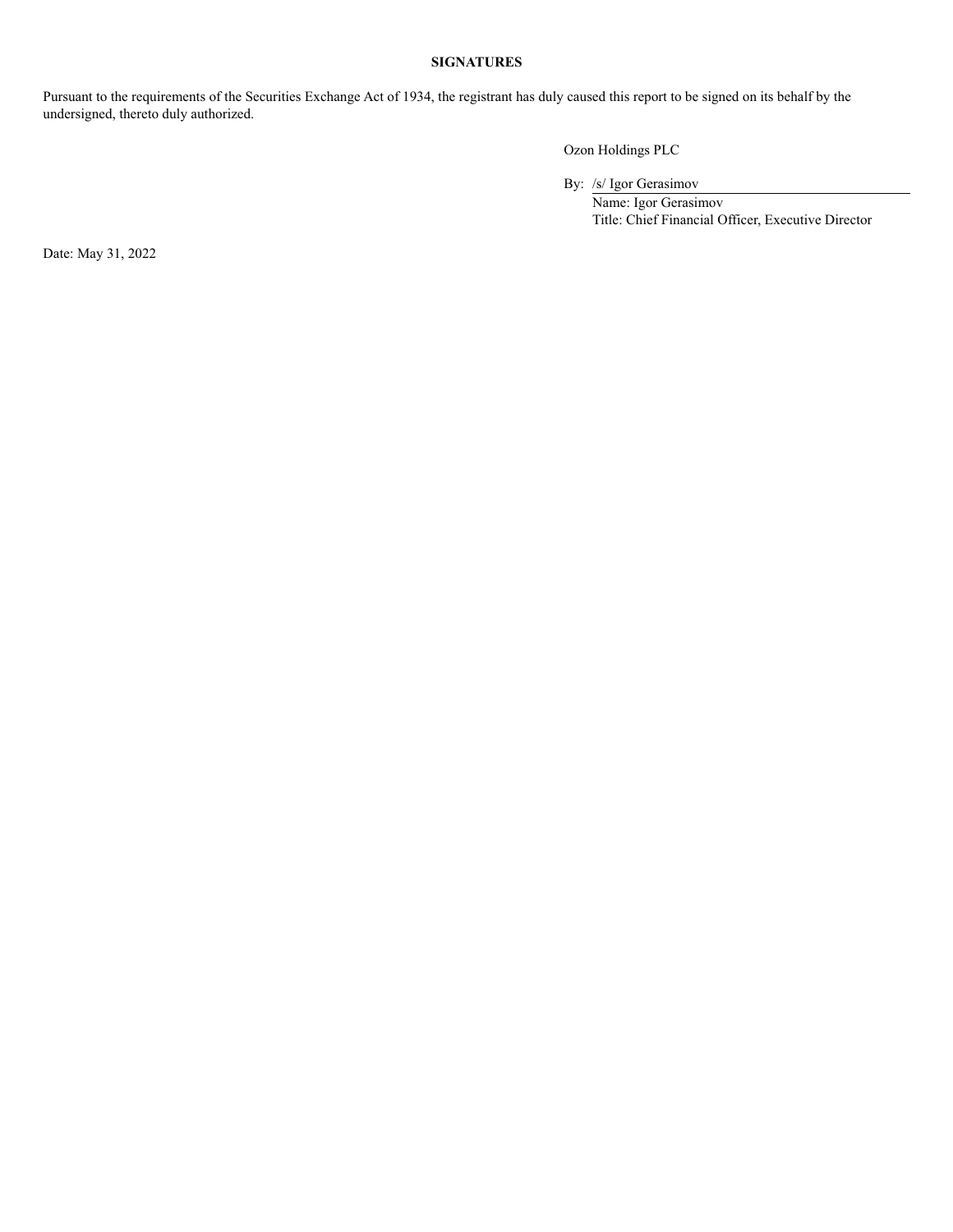

#### **Ozon Provides Further Update On Its \$750 Million Senior Unsecured Convertible Bonds Due 2026**

May 31, 2022 – Ozon Holdings PLC (NASDAQ and MOEX: "OZON", thereafter referred to as "we", "us", "our", "Ozon" or the "Company"), operator of the leading Russian e-commerce platform, notifies of a potential event of default on its \$750 million 1.875 per cent. senior unsecured convertible bonds due 2026 ("Bonds"), issued by the group's Cypriot holding company, Ozon Holdings PLC.

As previously stated in the Company's press release, dated March 4, 2022, trading of the Ozon's ADSs on NASDAQ was suspended by NASDAQ on February 28, 2022, and remains suspended. Under the terms of the Bonds, a "Delisting Event" occurs if, among other things, trading of the ADSs on NASDAQ is suspended for a period of seven dealing days or more. As a result, a Delisting Event under the Bonds occurred following the close of trading on March 8, 2022.

Following the Delisting Event, the Company has entered into negotiations with a number of bondholders to agree on the terms of restructuring of its financial indebtedness under the Bonds. The Company is in the process of entering into a standstill agreement with a number of the holders of the Bonds and believes that it will reach an agreement on the terms of the restructuring in the near term.

A substantial portion of the bondholders has exercised its right under the Terms and Conditions of the Bonds (the "T&C") to require redemption of the Bonds following the occurrence of the Delisting Event. According to the T&C of the Bonds, the Company shall redeem such Bonds on the "put date", which is the fourteenth New York City business day following the 60 calendar day period following the later of a Delisting Event or the date on which the notice of Delisting Event is given to bondholders. Notice of the Delisting Event was given by the Company to the bondholders on March 11, 2022, hence the aforementioned 60 calendar day period ended on May 10, 2022 and the settlement date will occur on May 31, 2022. Under the agency agreement in respect of the Bonds, the Company is obliged to fund the payments due under the Bonds one London business day prior to the due date, i.e., May 30, 2022. Due to, among other things, the restrictions under the recently enacted Russian capital controls and protection measures and continuing multiple changes to the regulatory backdrop, the Company is currently restricted from upstreaming cash funds from the Company's Russian subsidiaries to its Cypriot holding company Ozon Holdings PLC, which is the issuer of the Bonds. The Company consequently will not be funding the payment required for the redemption of the Bonds. According to the T&C of the Bonds, failure to redeem the Bonds constitutes a Potential Event of Default which upon lapse of 14 calendar days (i.e., on June 14, 2022) will become an "Event of Default".

The Company acting in good faith is continuing productive negotiations with a number of bondholders to find a suitable solution in the given circumstances. The Company is aiming to finalize the long-term restructuring of the Bonds within the current financial year. The Company plans to continue to operate as usual and appreciates the support of its stakeholders and counterparties in these uncertain times.

1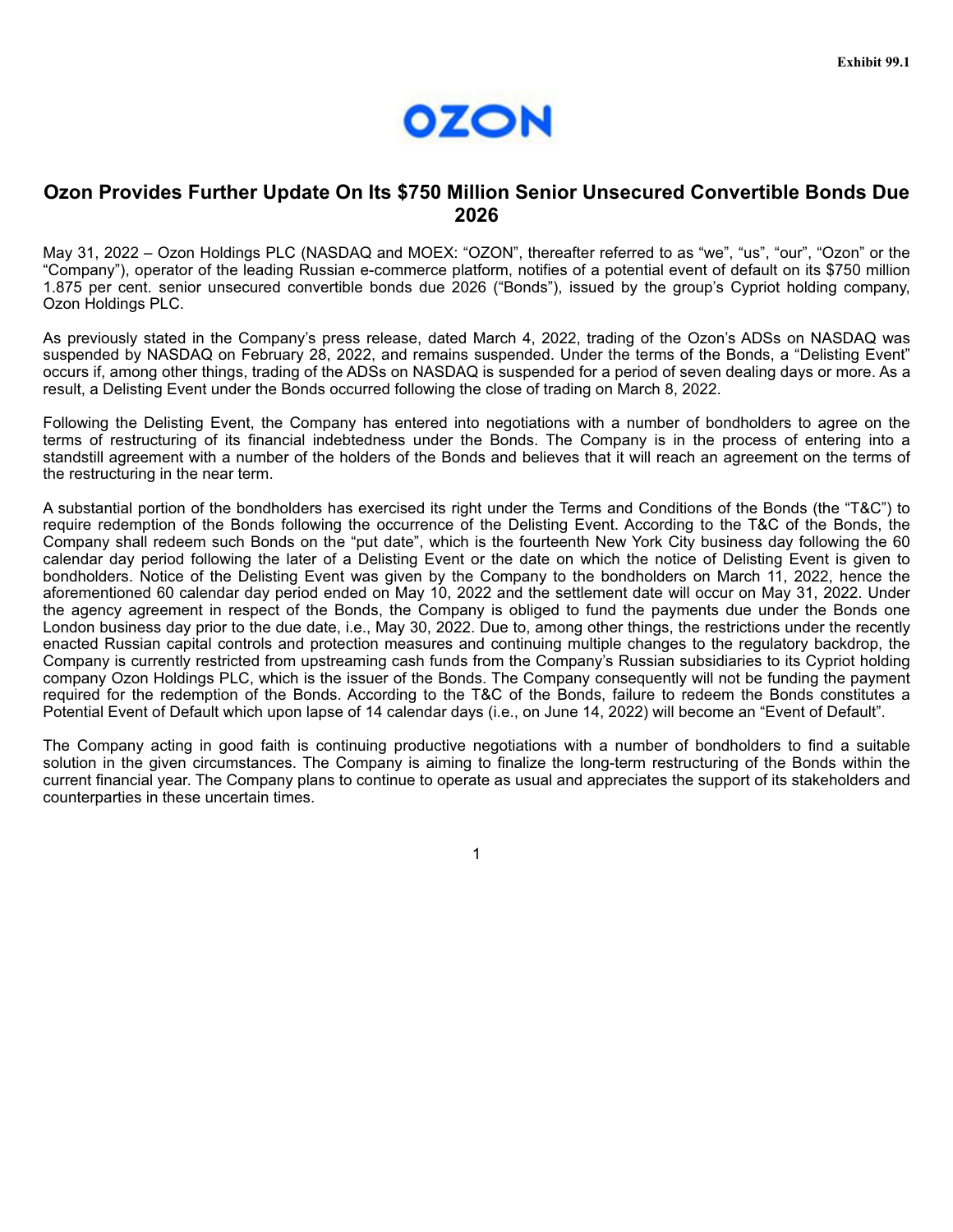### **Disclaimer**

This press release contains forward-looking statements within the meaning of the Private Securities Litigation Reform Act of 1995 that reflect the current views of Ozon Holdings PLC ("we", "our" or "us", or the "Company"). All statements contained in this press release that do not relate to matters of historical fact disclosed in due course by the Company should be considered forward-looking statements.

These forward-looking statements are based on management's current expectations. However, it is not possible for our management to predict all risks, nor can we assess the impact of all factors on our business or the extent to which any factor, or combination of factors, may cause actual results to differ materially from those contained in any forward-looking statements we may make. These statements are neither promises nor guarantees but involve known and unknown risks, uncertainties and other important factors and circumstances that may cause Ozon's actual results, performance or achievements to be materially different from its expectations expressed or implied by the forward-looking statements, including conditions in the U.S. capital markets, the events in Ukraine and related sanctions, negative global or Russian political and economic conditions, potential negative developments in the COVID-19 pandemic, other negative developments in Ozon's business or unfavorable legislative or regulatory developments. We caution you therefore against relying on these forward-looking statements, and we qualify all of our forward-looking statements by these cautionary statements. Please refer to our filings with the U.S. Securities and Exchange Commission concerning factors that could cause actual results to differ materially from those described in our forward-looking statements.

These and other important factors could cause actual results to differ materially from those indicated by the forward-looking statements made in this press release. Any such forward-looking statements represent management's estimates as of the date of this press release. While Ozon may elect to update such forward-looking statements at some point in the future, Ozon disclaims any obligation to do so, even if subsequent events cause its views to change. These forward-looking statements should not be relied upon as representing Ozon's views as of any date subsequent to the date of this press release.

The trademarks included herein are the property of the owners thereof and are used for reference purposes only. Such use should not be construed as an endorsement of the products or services of the Company.

2